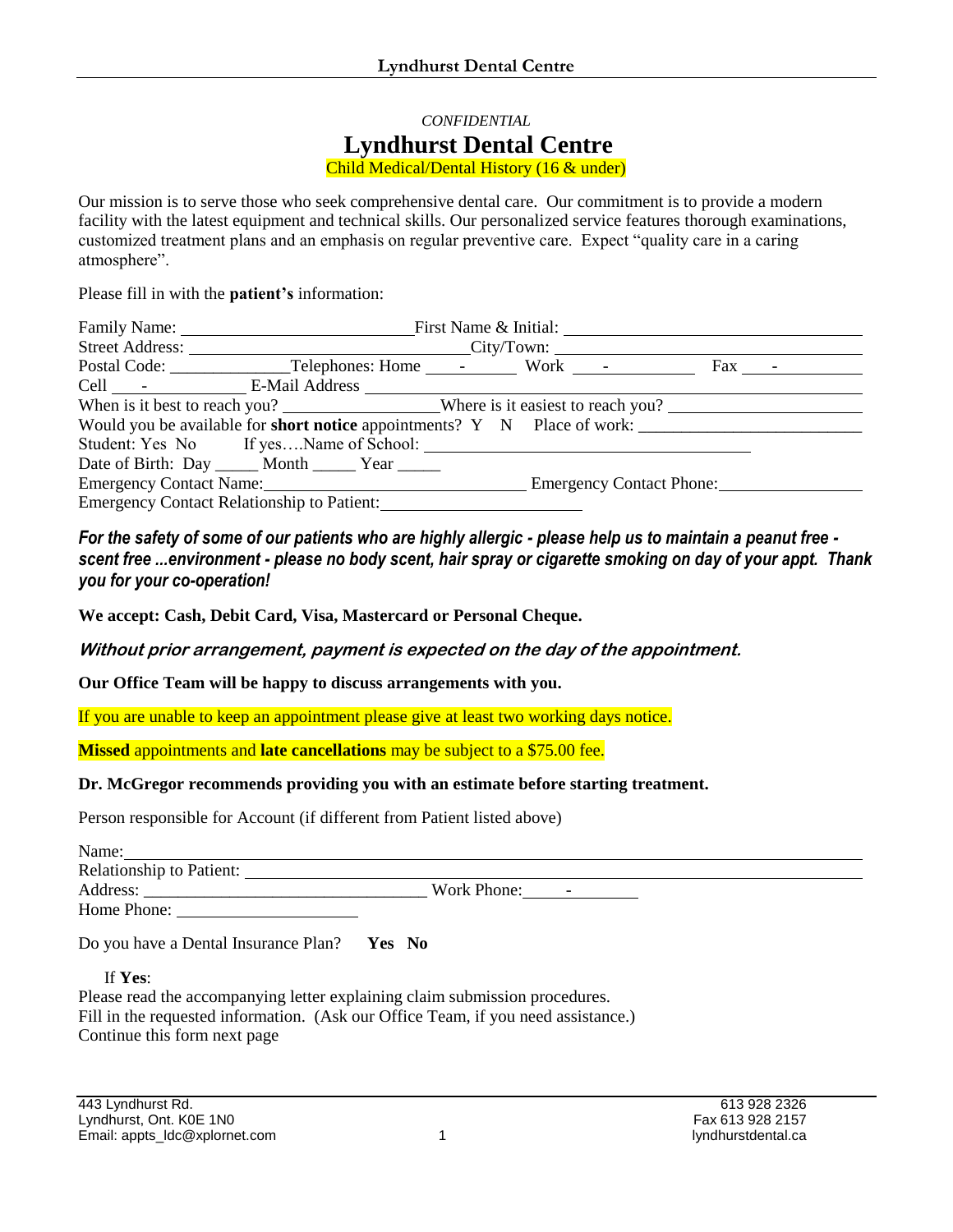If **No**:

## Continue next page We now need a fairly extensive **Medical History**

Why? Does it really relate to my child's teeth? Yes, it is all inter-related. We especially need to know if your child is taking any medications or if they have any limiting physical conditions. You can count on being asked if there is any change in your child's medical condition each and every time they visit the office. **It is for your child's health!**

Please circle yes or no, and add any information you feel might be useful. Dr. McGregor will review the questionnaire with you and your child.

|                                                                     | N <sub>0</sub> |
|---------------------------------------------------------------------|----------------|
| If no, name of their previous dentist                               |                |
| What did you like/not like about that dentist?<br><u>University</u> |                |
| What is the main reason for coming to our office?                   |                |
| What are you looking for in a dentist?                              |                |
|                                                                     | N <sub>0</sub> |
|                                                                     | N <sub>0</sub> |
|                                                                     | N <sub>0</sub> |
|                                                                     | N <sub>0</sub> |
| <b>Name &amp; location</b> of your child's medical doctor           |                |
| How did you find out about Dr. McGregor's office?                   |                |
| Whom may we thank for referring you?                                |                |
|                                                                     | N <sub>0</sub> |
|                                                                     | N <sub>0</sub> |
|                                                                     | N <sub>0</sub> |
|                                                                     | Yes            |
| N <sub>0</sub>                                                      |                |
| If yes, please list type and date                                   |                |

Please bring to the appointment **all prescriptions** and **over the counter medication & inhalers** here: (Vitamins, Herbals etc. are to be listed on Page 3)

j. Is he/she **allergic** to (i.e. itching, rash, and swelling of hands, feet or eyes), or ever reacted adversely to any of the following:

| Aspirin           | Codeine                                             | Ibuprofen          |
|-------------------|-----------------------------------------------------|--------------------|
| Penicillin        | Erythromycin                                        | Dalacin C          |
| Local Anaesthetic | General Anaesthetic                                 | <b>IV</b> Sedation |
|                   | Tranquilizers/Sedatives Other medication not listed |                    |
| Latex Allergy     |                                                     |                    |

Tylenol other pain pill not listed Sulfa Drugs Other antibiotics not listed Nitrous Oxide (Laughing gas)

Circle any of the following, which your **child has had, or has at present**.

| <b>Artificial Heart Valve</b> | Mitral Valve Prolapse | <b>Heart Surgery</b> | Chronic Bronchitis                         | <b>Heart Disease</b> |
|-------------------------------|-----------------------|----------------------|--------------------------------------------|----------------------|
| Heart murmur                  | Rheumatic fever       | Scarlet fever        | Congenital heart condition                 |                      |
| Asthma (inhalers)             | Cough                 | Cortisone medication | <b>Tuberculosis</b><br>A.D.D.              |                      |
| Hay fever                     | Sinus problems        | Allergies/hives      | Allergy to bee, wasp, yellow jacket stings |                      |
| Carry EpiPen Y N              | Kidney disease        | Liver disease        | Organ transplant                           |                      |

443 Lyndhurst Rd. 613 928 2326 Lyndhurst, Ont. K0E 1N0 Fax 613 928 2157 Email: appts\_ldc@xplornet.com 2 2 lyndhurstdental.ca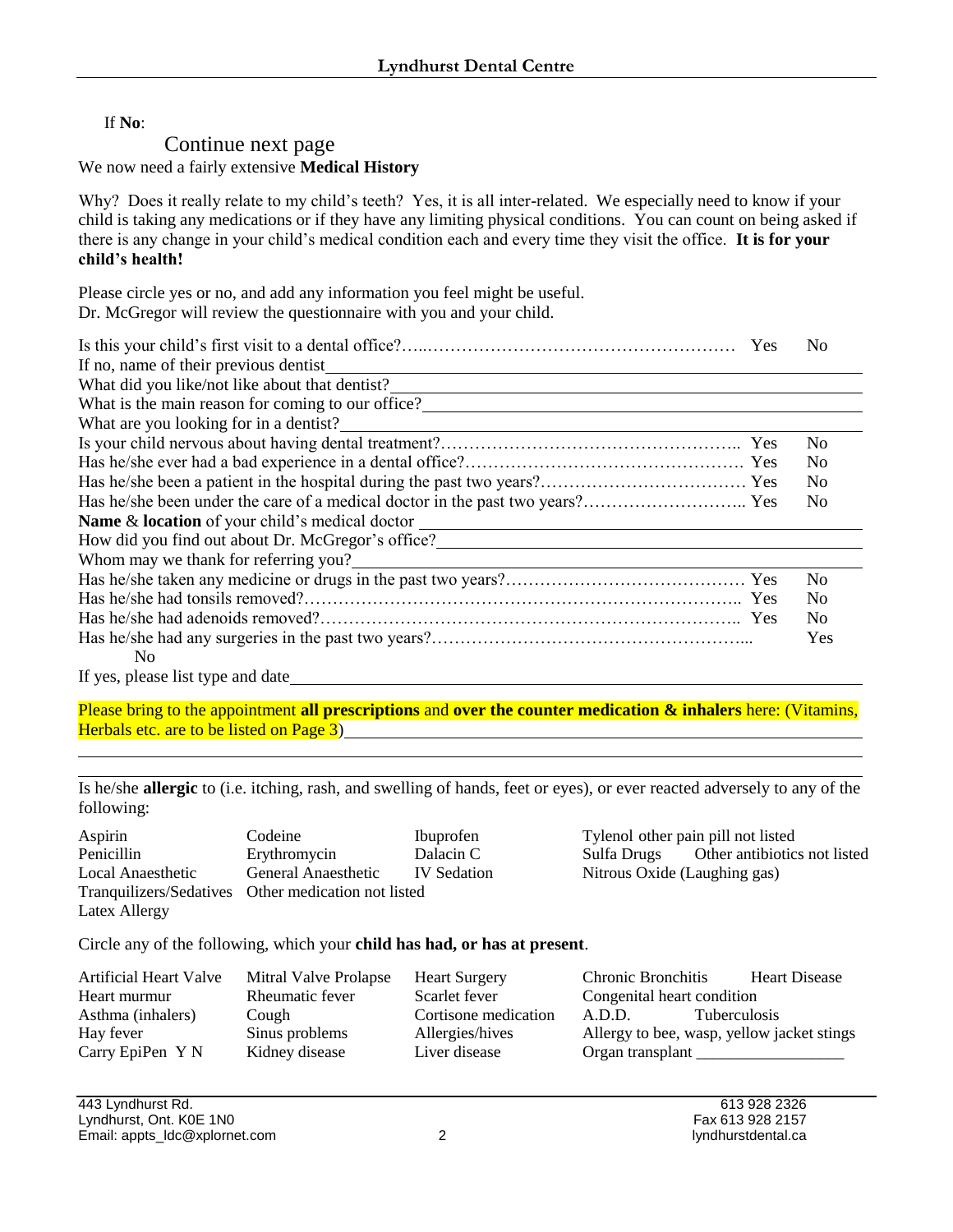| <b>Diabetes</b>                                                                                |                                                                                                 |                                                            |                             |                     |             |                        |                |
|------------------------------------------------------------------------------------------------|-------------------------------------------------------------------------------------------------|------------------------------------------------------------|-----------------------------|---------------------|-------------|------------------------|----------------|
| <b>AIDS</b>                                                                                    | Haemophilia                                                                                     |                                                            | Sickle Cell Anaemia Anaemia |                     |             | <b>Yellow Jaundice</b> |                |
| <b>Blood</b> transfusion                                                                       | Drug addiction Alcohol addiction                                                                |                                                            |                             | AIDS positive serum |             | Acid Reflux            |                |
|                                                                                                |                                                                                                 |                                                            |                             | Hepatitis A         |             | Hepatitis B (serum)    |                |
| Hepatitis C                                                                                    |                                                                                                 |                                                            |                             |                     |             | Genital herpes         |                |
| Venereal disease Yeast infection Epilepsy or seizures Fainting spells                          |                                                                                                 |                                                            |                             |                     | Nervousness |                        |                |
| Panic/Anxiety attacks Psychiatric treatment                                                    |                                                                                                 |                                                            |                             | Cancer, type_       |             |                        |                |
| Radiation therapy                                                                              | Chemotherapy Does your child attend the Cancer Clinic for follow up visits $Y \times N$         |                                                            |                             |                     |             |                        |                |
| Any other medical conditions not listed above:___________________________________              |                                                                                                 |                                                            |                             |                     |             |                        |                |
|                                                                                                |                                                                                                 |                                                            |                             |                     |             |                        | N <sub>0</sub> |
|                                                                                                |                                                                                                 |                                                            |                             |                     |             | Yes                    | N <sub>0</sub> |
|                                                                                                |                                                                                                 |                                                            |                             |                     |             | Yes                    | N <sub>o</sub> |
|                                                                                                |                                                                                                 |                                                            |                             |                     |             |                        |                |
| ***** Antibiotics may reduce the effectiveness of birth control pills. If these are prescribed |                                                                                                 |                                                            |                             |                     |             |                        |                |
| for you, you must use an alternate method of birth control during the remainder of             |                                                                                                 |                                                            |                             |                     |             |                        |                |
| vour cycle******                                                                               |                                                                                                 |                                                            |                             |                     |             |                        |                |
|                                                                                                |                                                                                                 |                                                            |                             |                     |             | Yes                    | N <sub>0</sub> |
|                                                                                                |                                                                                                 |                                                            |                             |                     |             | Yes                    | No             |
|                                                                                                |                                                                                                 |                                                            |                             |                     |             | Yes                    | N <sub>o</sub> |
|                                                                                                |                                                                                                 |                                                            |                             |                     |             | Yes                    | N <sub>o</sub> |
| If yes, please list names and dosage taken daily_________________________________              |                                                                                                 |                                                            |                             |                     |             |                        |                |
|                                                                                                |                                                                                                 |                                                            |                             |                     |             |                        |                |
|                                                                                                |                                                                                                 |                                                            |                             |                     |             |                        |                |
| Is there something you would like to change/improve about his/her smile?                       |                                                                                                 |                                                            |                             |                     |             | Yes                    | N <sub>o</sub> |
| What?                                                                                          |                                                                                                 |                                                            |                             |                     |             |                        |                |
|                                                                                                |                                                                                                 |                                                            |                             |                     |             | Yes                    | N <sub>o</sub> |
|                                                                                                |                                                                                                 |                                                            |                             |                     |             | Yes                    | No             |
|                                                                                                |                                                                                                 |                                                            |                             |                     |             | Yes                    | N <sub>0</sub> |
| How often?                                                                                     |                                                                                                 |                                                            |                             |                     |             |                        |                |
|                                                                                                |                                                                                                 |                                                            |                             |                     |             | Yes                    | N <sub>0</sub> |
|                                                                                                |                                                                                                 |                                                            |                             |                     |             | Yes                    | N <sub>o</sub> |
|                                                                                                |                                                                                                 |                                                            |                             |                     |             | Yes                    | N <sub>o</sub> |
| How often?                                                                                     |                                                                                                 | <u> 1989 - Johann Barn, amerikansk politiker (d. 1989)</u> |                             |                     |             |                        |                |
|                                                                                                |                                                                                                 |                                                            |                             |                     |             | Yes                    | N <sub>o</sub> |
|                                                                                                |                                                                                                 |                                                            |                             |                     |             |                        | N <sub>0</sub> |
|                                                                                                |                                                                                                 |                                                            |                             |                     |             |                        | N <sub>0</sub> |
| If yes, where?                                                                                 |                                                                                                 |                                                            |                             |                     |             |                        |                |
|                                                                                                |                                                                                                 |                                                            |                             |                     |             |                        | N <sub>o</sub> |
|                                                                                                | If yes, where (example, upper right back)?<br><u>If</u> yes, where (example, upper right back)? |                                                            |                             |                     |             |                        |                |
|                                                                                                |                                                                                                 |                                                            |                             |                     |             | Yes                    | N <sub>0</sub> |

| If yes, does it contain alcohol? Yes No Not sure<br>If yes, which one and how often? |            | Nο             |
|--------------------------------------------------------------------------------------|------------|----------------|
| Does he/she use a manual or power toothbrush?                                        |            |                |
|                                                                                      |            | N <sub>0</sub> |
|                                                                                      |            | N <sub>0</sub> |
|                                                                                      |            | N <sub>0</sub> |
|                                                                                      |            | N <sub>0</sub> |
|                                                                                      | <b>Yes</b> | N <sub>0</sub> |